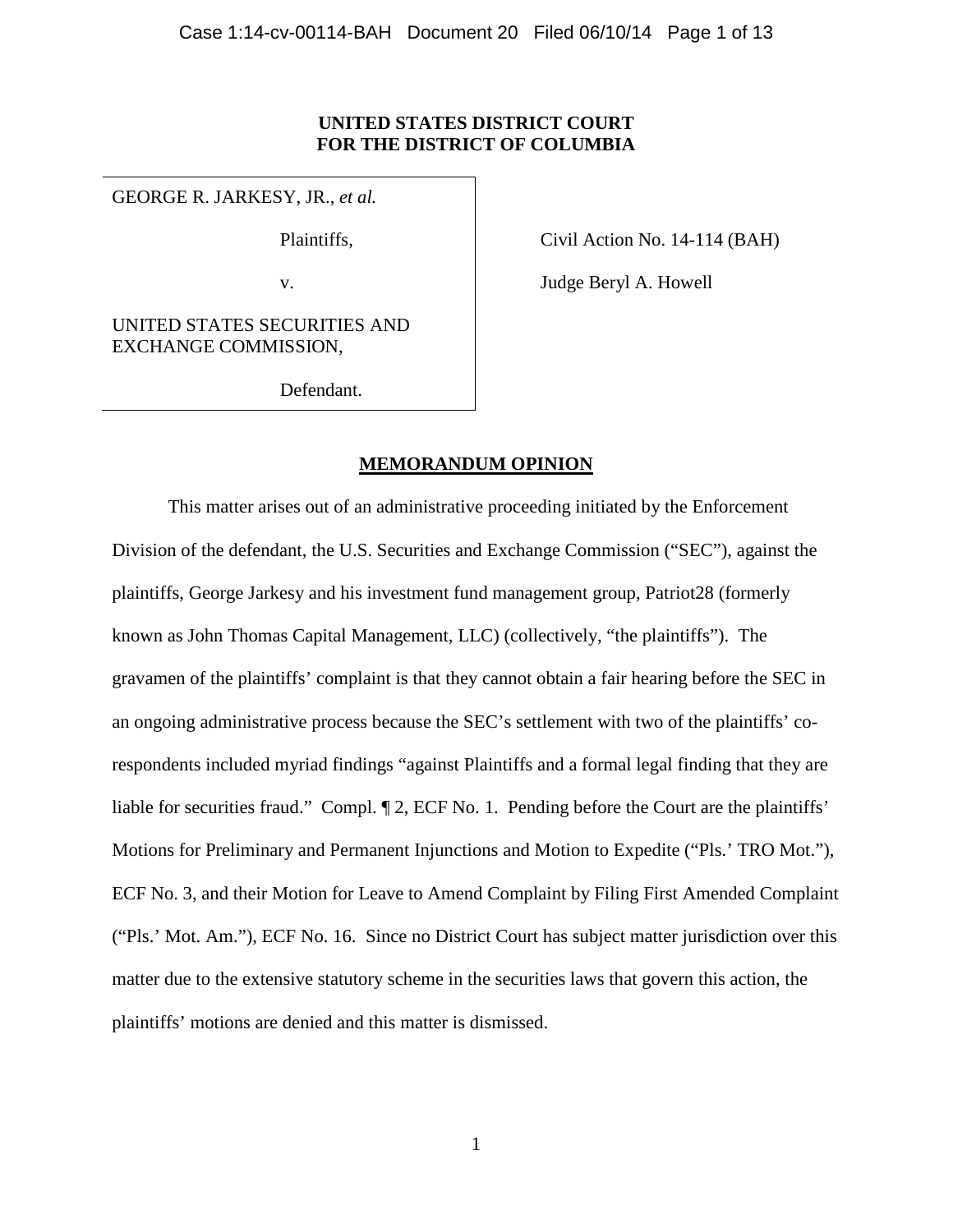# **I. BACKGROUND**

Plaintiff Jarkesy formed Plaintiff Patriot28 in 2007 "to manage investment funds sold exclusively by a registered placement agent to high-net-worth individuals who knowingly accepted the funds' high-risk investment strategy and acknowledged their ability to bear a loss of their entire investment." Compl. ¶ 9. During the financial crisis of 2008, the plaintiffs were "battered" and still have not fully recovered. *Id.* ¶ 10. After the crisis, the SEC's Enforcement Division investigated and ultimately charged the plaintiffs with violating the Securities Act of 1933 ("the Securities Act"), the Securities Exchange Act of 1934 ("the Exchange Act"), and the Investment Adviser's Act of 1940 ("the Adviser's Act"). *Id.*

The SEC issued an "Order Instituting Administrative and Cease-and-Desist Proceedings," or OIP, on March 22, 2013 against the plaintiffs and two other respondents, John Thomas Financial, Inc. ("JTF") and Anastasios "Tommy" Belesis ("Belesis"), who are not parties to this action. *See* Pls.' TRO Mot. Ex. A at 1, ECF No. 3-1. The OIP alleges that the four respondents engaged in fraudulent conduct and "elevated the interests of Respondents JTF and Belesis over those of the [Investor] Funds by steering millions of dollars in bloated fees to the broker-dealer." *Id.* at 2.

Using its power under 15 U.S.C. § 77h-1 and 15 U.S.C. § 78u-3, the SEC chose to bring an administrative action against the plaintiffs and their co-respondents instead of an injunctive action in a District Court, as provided for in 15 U.S.C. § 78u(d)(1). *See* Pls.' TRO Mot. Ex. A at 17; Def.'s Opp'n Pls.' TRO Mot. ("Def.'s TRO Opp'n") at 3. As the plaintiffs point out, this statute allows "[t]he SEC . . . discretion to bring certain cases in an [Administrative Proceeding], which previously could only be brought in federal court." Compl. ¶ 25; *see also* 15 U.S.C. § 78u-3(a) ("If the Commission finds, after notice and opportunity for hearing, that any person is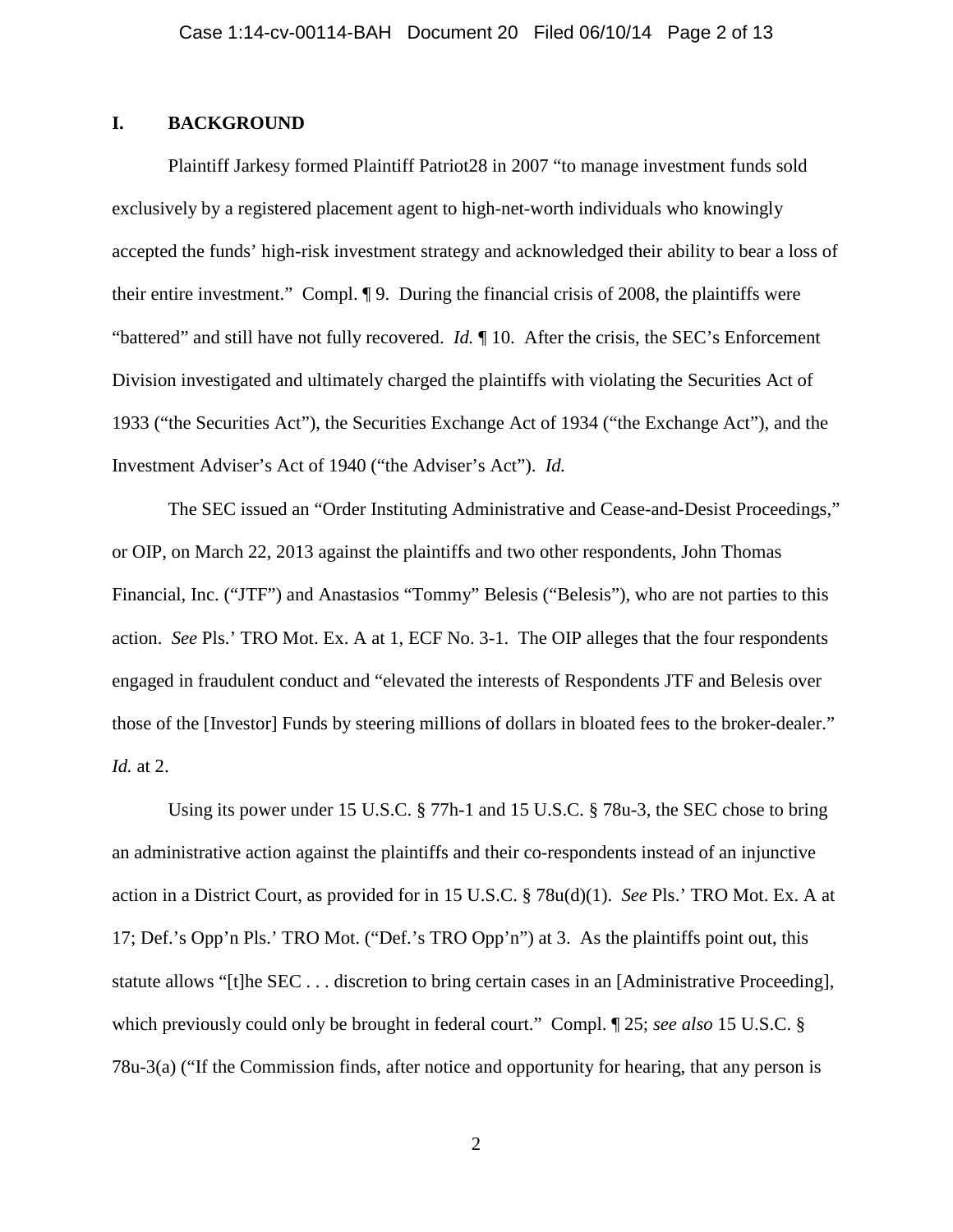# Case 1:14-cv-00114-BAH Document 20 Filed 06/10/14 Page 3 of 13

violating [securities laws] . . . the Commission may publish its findings and enter an order requiring such person . . . to cease and desist from committing or causing such violation . . . ."). Such administrative proceedings are governed by the SEC's "Rules of Practice," codified at 17 C.F.R. §§ 201.100 *et seq.*, which provide for, *inter alia*, procedures for summary disposition, *id.*  § 201.250; interlocutory review by the SEC's Commissioners, *id.* § 201.400; and, of particular relevance to the instant matter, settlement before an administrative hearing has been conducted, *id.* § 201.240. The settlement portion of the Rules of Practice provides that "[a]ny person who is notified that a proceeding may or will be instituted against him or her, or any party to a proceeding already instituted, may, at any time, propose in writing an offer of settlement." *Id.*  $§$  201.240(a).

In October 2013, the plaintiffs' two co-respondents exercised the option provided by § 201.240(a) by making an offer of settlement that contained "a consent to a finding that they 'aided, abetted and caused the Manager's and Adviser's breaches of their fiduciary duties to the Funds.'" Def.'s TRO Opp'n at 7; *see* Pls.' TRO Mot. Ex. Q (Order Making Findings, Imposing Remedial Sanctions and a Cease-and-Desist Order) ("the Order") at 2, ECF No. 3-3. Neither plaintiff in the instant matter is referred to by name in the settlement offer, but Plaintiff Jarkesy admits to being the "Manager" and "Adviser" referred to therein. *See* TRO Hrg. Tr. ("Tr.") 6:20-22, Jan. 31, 2014. The SEC accepted the offer of settlement in an Order dated December 5, 2013. *See* Pls.' TRO Mot. Ex. O ("Petition for Interlocutory Review and Stay of Proceedings") at 1, ECF No. 3-3.

The plaintiffs allege that in accepting the settlement offer and issuing the subsequent Order, the SEC "entered detailed and unqualified findings of fact and conclusions of law *against Plaintiffs*, including finding that Plaintiffs engaged in fraudulent conduct and violated a specific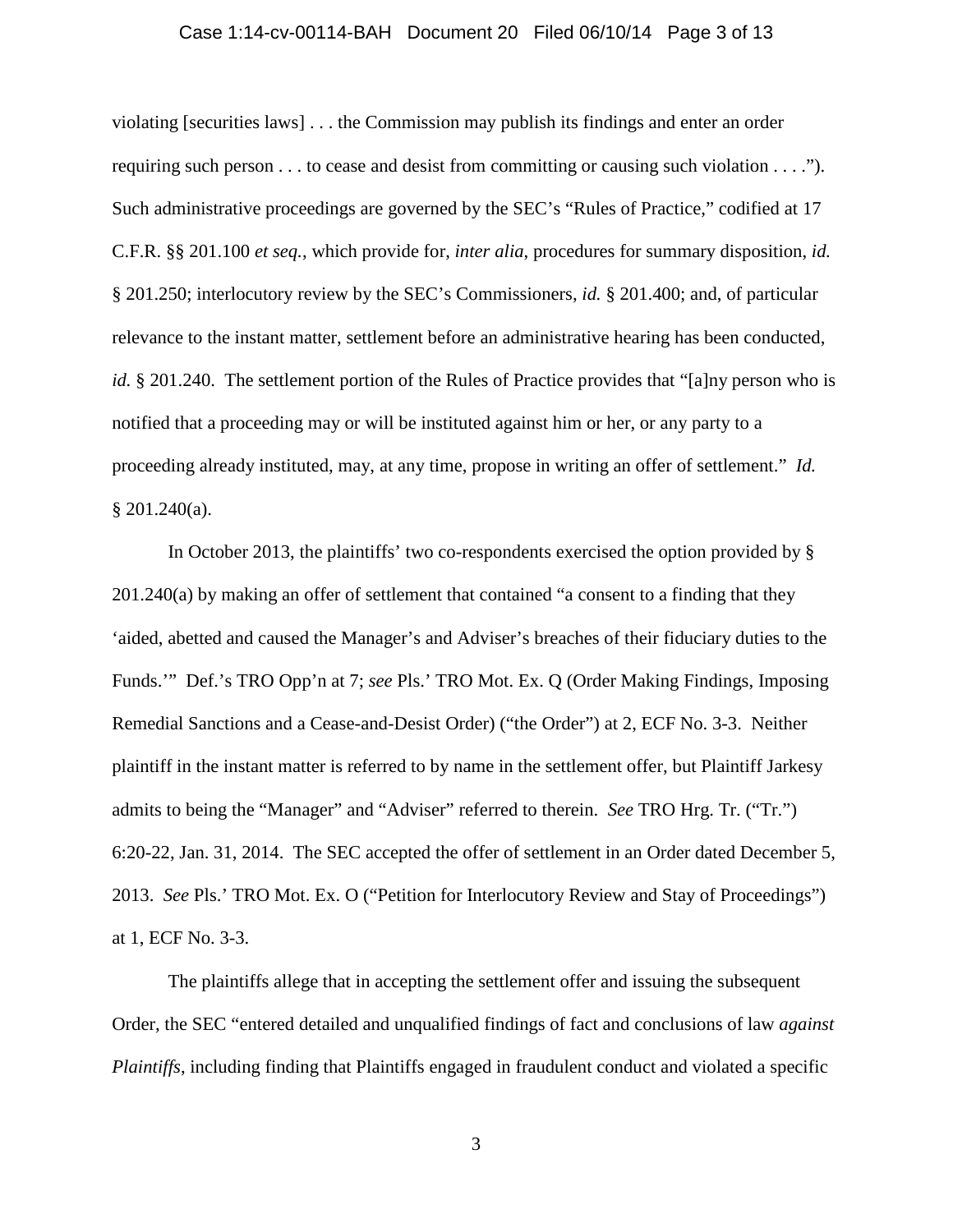#### Case 1:14-cv-00114-BAH Document 20 Filed 06/10/14 Page 4 of 13

provision of the Advisers Act." Compl. ¶ 19 (emphasis in original). The plaintiffs further allege that the Order "contains elaborate findings so sweeping as to establish violations of all of the [SEC's Enforcement] Division's charges and to support each of the remedies sought." *Id.* The plaintiffs assert that making such findings in the Order was "totally unnecessary to effect the settlement with [the plaintiffs' co-respondents] Belesis and JTF and, therefore, serve[d] no other purpose than to express the opinions and conclusions of the Commission." *Id.* ¶ 20.

Following the entry of the Order and before the commencement of the administrative hearing against the plaintiffs, the plaintiffs filed a Petition for Interlocutory Review and Stay of Proceeding, seeking to disqualify the SEC's Commissioners from hearing any proceedings related to the matter and a dismissal of the administrative proceeding. Pls.' TRO Mot. Ex. O at 1. In their petition, the plaintiffs allege that the Order "establishes that the Commission has conclusively prejudged the case against the [plaintiffs], and engaged in impermissible *ex parte* communications with the [Enforcement] Division staff in connection with the settlement." *Id.* at 1–2. The administrative law judge ("ALJ") assigned to the matter denied the plaintiffs' motion and the SEC Commissioners subsequently denied the plaintiffs' interlocutory appeal. *See* Pls.' TRO Mot. Ex. N ("Order Denying Certification for Interlocutory Review") at 1–2, ECF No. 3-3.

The plaintiffs filed suit in this Court on January 29, 2014, seeking a temporary restraining order to stay the administrative hearing scheduled for February 3, 2014, and a declaratory judgment that, *inter alia*, the SEC violated the plaintiffs' right to due process and violated the Administrative Procedure Act, 5 U.S.C. § 551 *et seq*. Compl. ¶¶ 66–72. The Court held a hearing on the plaintiffs' Motion for a Temporary Restraining Order, filed contemporaneously with their Complaint, on January 31, 2014. *See generally* Tr. Following the TRO hearing, the Court denied the plaintiffs' motion for a Temporary Restraining Order. *See* Tr. 73:1-4.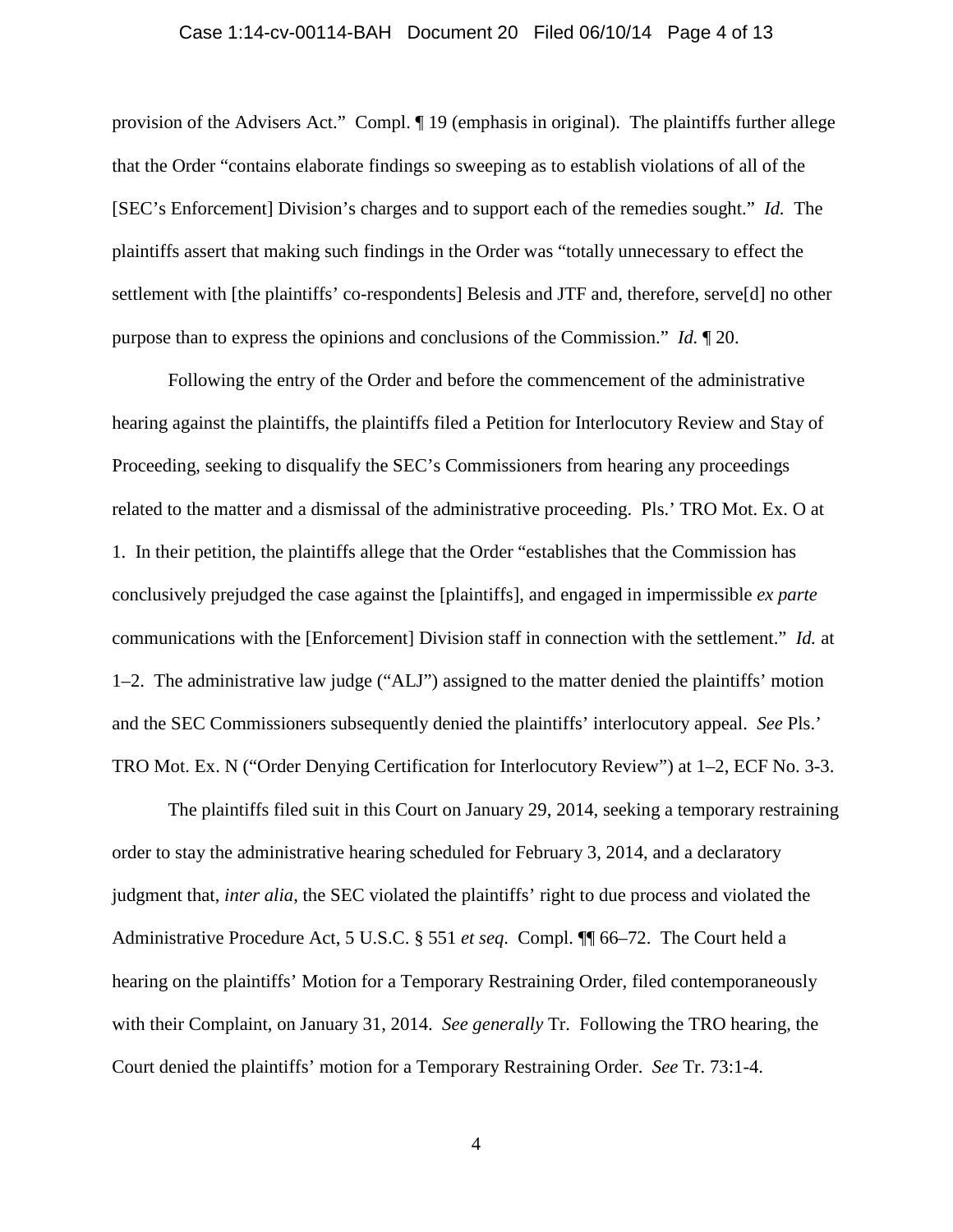### Case 1:14-cv-00114-BAH Document 20 Filed 06/10/14 Page 5 of 13

Specifically, the Court found that the plaintiffs failed to sustain their burden in seeking injunctive relief because (1) the Court was "not convinced that [it has] jurisdiction over this matter or that this case is ripe for decision[;]" (2) the plaintiffs had failed to show they did not have adequate remedies at law, as provided for by the various securities laws they are accused of violating; (3) the plaintiffs failed to show that they would be irreparably harmed by submitting to an ALJ proceeding; and (4) the balance of equities did not favor the plaintiffs. *See* Tr. 73:5– 74:18. The parties were ordered to submit a proposed briefing schedule to address the pending motion for preliminary injunction. *See* Minute Order, Jan. 31, 2014.

Rather than continue briefing on the preliminary injunction motion, the parties proposed "that the Court first issue a ruling on subject matter jurisdiction" since, if "the Court finds it does not have subject matter jurisdiction over Plaintiffs' claims, no further briefing by either party would be necessary." Prop. Br. Sched. at 2, ECF No. 11. The parties were subsequently ordered to show cause why the plaintiffs' motion for a preliminary injunction was not moot, since the administrative proceeding the plaintiffs sought to delay had proceeded as scheduled. *See* Minute Order to Show Cause, Feb. 18, 2014. In connection with filing their response, the plaintiffs sought leave to amend their complaint to "add more facts supporting their claims against Defendant," in essence to show that the plaintiffs' request for a preliminary injunction was not moot. *See* Pls.' Mot. Am. Compl. at 1, ECF No. 16; Prop. First Am. Compl. ¶ 1, ECF No. 16-2 (noting plaintiffs sought to "prevent the SEC from proceeding with . . . all other phases of the [Administrative Proceeding], that has violated, and will continue to violate, Plaintiffs' fundamental constitutional rights."). The Court now addresses the threshold issue of whether it has subject matter jurisdiction over the plaintiffs' claims.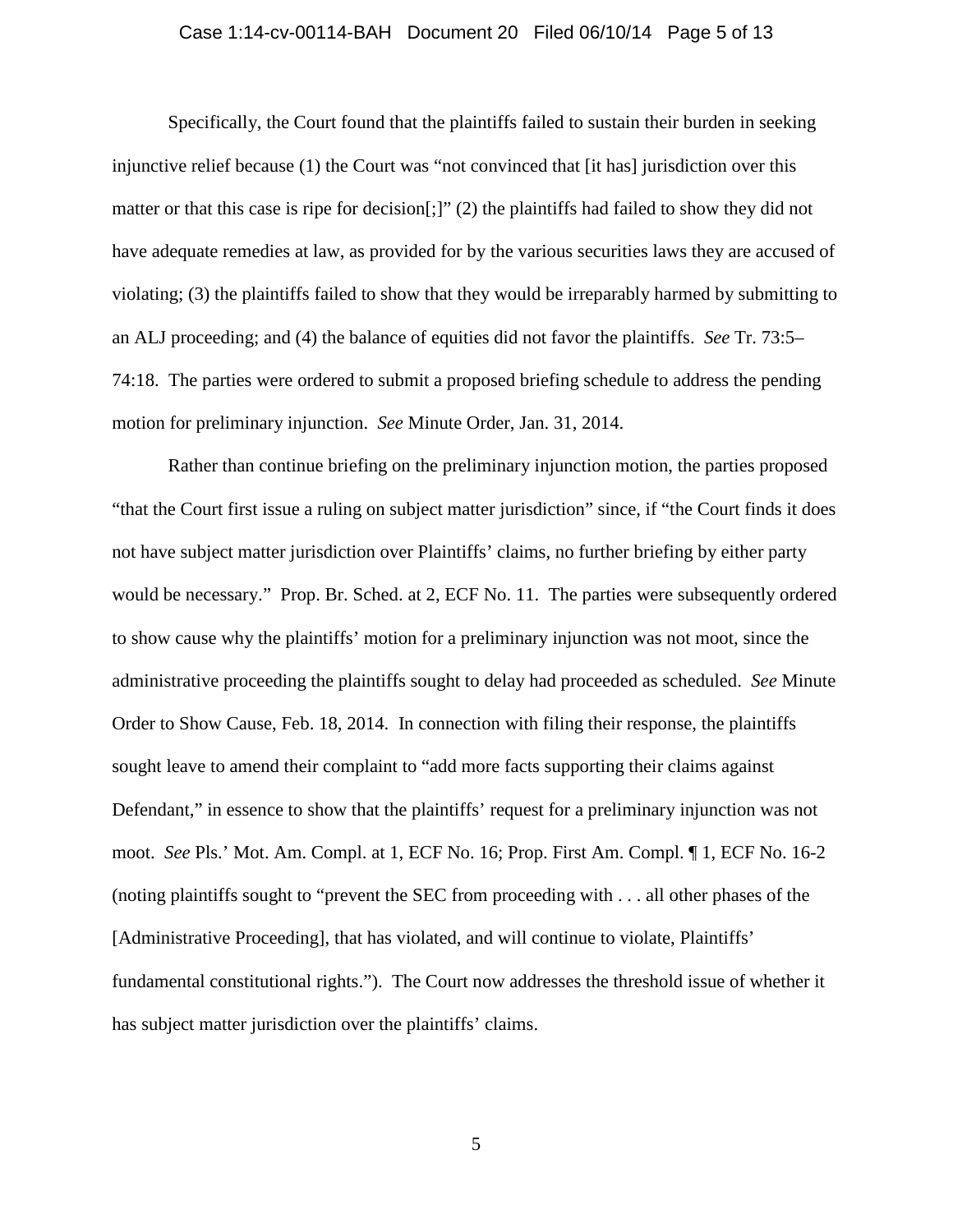# **II. LEGAL STANDARD**

"'Federal courts are courts of limited jurisdiction,' possessing 'only that power authorized by Constitution and statute.'" *Gunn v. Minton*, 133 S. Ct. 1059, 1064 (2013) (quoting *Kokkonen v. Guardian Life Ins. Co. of Am.*, 511 U.S. 375, 377 (1994)). Indeed, federal courts are "forbidden . . . from acting beyond our authority," *NetworkIP, LLC v. FCC*, 548 F.3d 116, 120 (D.C. Cir. 2008), and, therefore, have "an affirmative obligation 'to consider whether the constitutional and statutory authority exist for us to hear each dispute.'" *James Madison Ltd. by Hecht v. Ludwig*, 82 F.3d 1085, 1092 (D.C. Cir. 1996) (quoting *Herbert v. Nat'l Acad. of Scis.*, 974 F.2d 192, 196 (D.C. Cir. 1992)). Absent subject matter jurisdiction over a case, the court must dismiss it. *McManus v. District of Columbia*, 530 F. Supp. 2d 46, 62 (D.D.C. 2007).

It is the plaintiffs' burden to establish a court's jurisdiction over the subject matter by a preponderance of the evidence. *See Lujan v. Defenders of Wildlife*, 504 U.S. 555, 561 (1992). The Court must accept as true all uncontroverted material factual allegations contained in the complaint and "construe the complaint liberally, granting plaintiff the benefit of all inferences that can be derived from the facts alleged and upon such facts determine jurisdictional questions." *Am. Nat'l Ins. Co. v. FDIC*, 642 F.3d 1137, 1139 (D.C. Cir. 2011) (internal citations and quotation marks omitted). The Court need not accept inferences drawn by the plaintiff, however, if those inferences are unsupported by facts alleged in the complaint or amount merely to legal conclusions. *See Browning v. Clinton*, 292 F.3d 235, 242 (D.C. Cir. 2002). In evaluating subject matter jurisdiction, the Court, when necessary, may look beyond the complaint to "undisputed facts evidenced in the record, or the complaint supplemented by undisputed facts plus the court's resolution of disputed facts." *Herbert*, 974 F.2d at 197; *see also Alliance for Democracy v. FEC*, 362 F. Supp. 2d 138, 142 (D.D.C. 2005).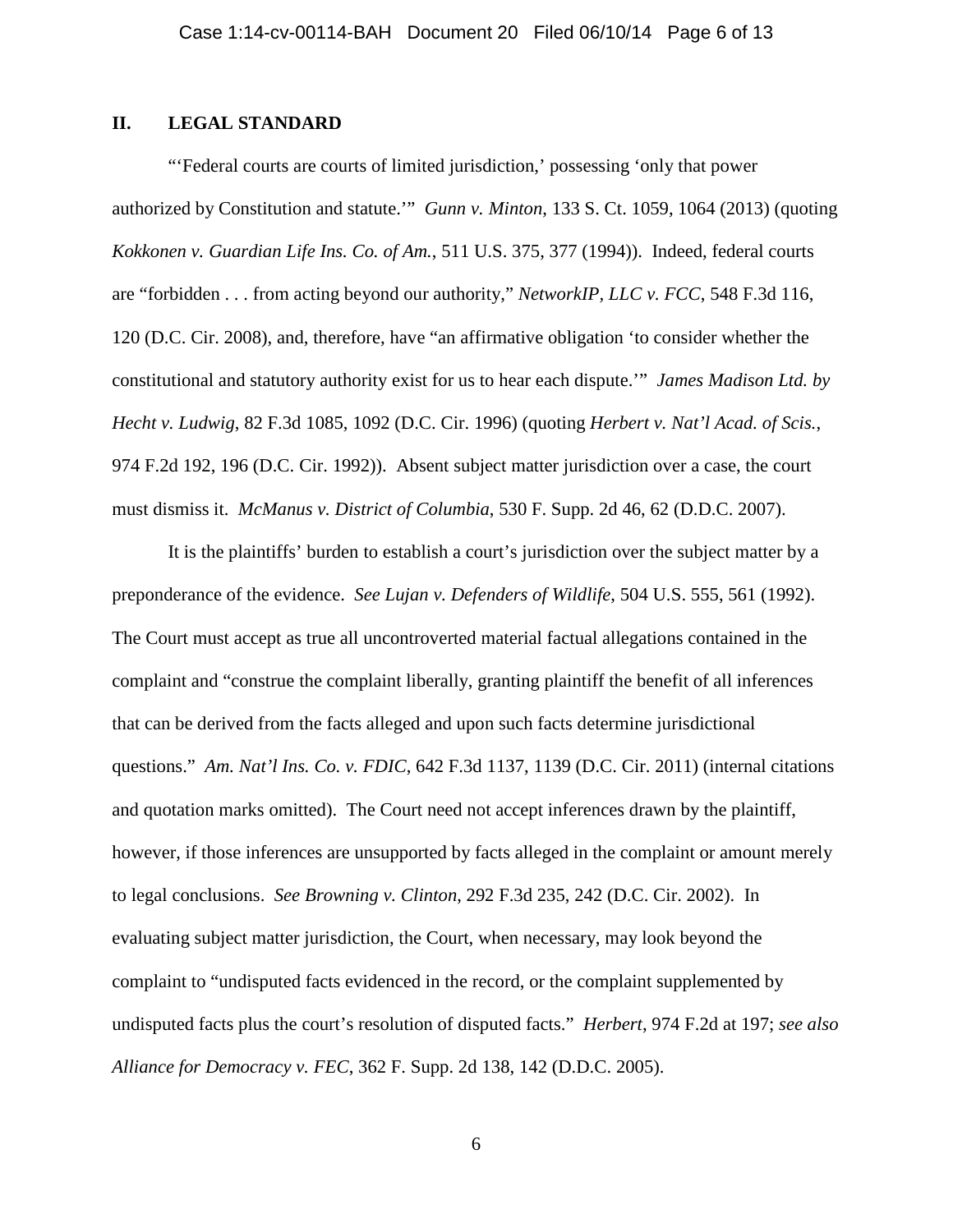## **III. DISCUSSION**

The statutory and regulatory regime under which the SEC's Enforcement Division brought the instant matter against the plaintiffs precludes this Court from exercising subject matter jurisdiction to hear the plaintiffs' claims. The Exchange Act, which the plaintiffs are accused of violating, provides that "[a] person aggrieved by a final order of the [SEC] . . . may obtain review of the order in the United States Court of Appeals." 15 U.S.C. § 78y(a)(1). This statute presents two insurmountable obstacles for the plaintiffs' case in this Court: first, no final order has yet been entered by the SEC, which raises substantial questions about the ripeness of this action for review; and, second, even were this action ripe, federal court review must take place in one of the courts of appeals.

With respect to the first issue, the plaintiffs' counsel implicitly admitted at oral argument that the SEC has issued no final order binding on the plaintiffs, referring to the Order—against their co-respondents—as separate and distinct from "the next [order] that would be coming up, [which] one will have a completely preclusive effect and will trigger a cascade of lawsuits" against the plaintiffs. *See* Tr. 50:19-23. In admitting that no final ALJ decision has been entered against them, let alone a finding by the SEC's Commissioners, the plaintiffs appear to concede that they are not yet persons "aggrieved by a final order of the [SEC]." 15 U.S.C. § 78y(a)(1). In any event, since no District Court would have subject matter jurisdiction over this matter even if it were ripe for decision, *see* 15 U.S.C. § 78y(a)(1), the Court need not address this issue any further.

Two Supreme Court cases, *Thunder Basin Coal Co. v. Reich* (*Thunder Basin*), 510 U.S. 200 (1994), and *Free Enterprise Fund v. Public Co. Accounting Oversight Board.* (*Free Enterprise*), 130 S. Ct. 3138 (2010), are dispositive as to why no District Court may hear the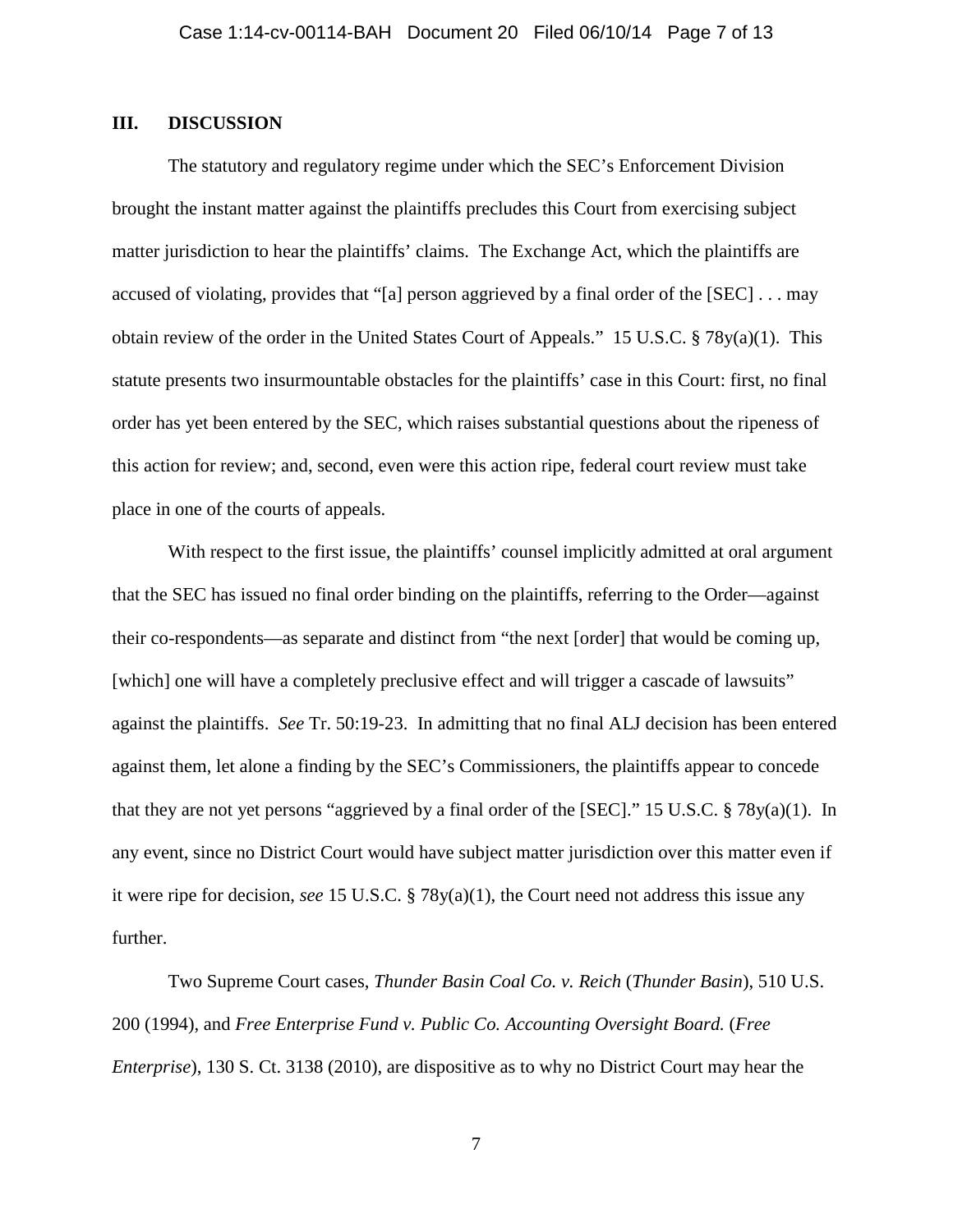# Case 1:14-cv-00114-BAH Document 20 Filed 06/10/14 Page 8 of 13

plaintiffs' suit. In *Thunder Basin*, the Supreme Court examined a statutory review mechanism similar to the one at issue in the instant case. *See* 510 U.S. at 205. Specifically, the Court reviewed the Federal Mine Safety and Health Amendments Act of 1977, which provides that "[c]hallenges to enforcement are reviewed by the Federal Mine Safety and Health Review Commission . . . and by the appropriate United States Court of Appeals." *Id.* at 204. In *Thunder Basin*, "[t]he Act establishe<sup>[d]</sup> a detailed structure for reviewing violations," consisting of a proceeding initiated by the agency before an ALJ, who adjudicates any challenges to such action, an appeal to the agency, and then review before the Court of Appeals. *See id.* at 207–08. In the instant matter, a virtually identical four-step process is mandated, where (1) charges are brought by the SEC's Enforcement Division before an ALJ; (2) the plaintiffs have the opportunity to be heard and present evidence challenging the charges; (3) the plaintiffs may appeal an adverse ALJ decision to the SEC Commissioners; and (4) if the plaintiffs are aggrieved by the resulting final order, the plaintiffs may appeal to a federal Court of Appeals. *See* 15 U.S.C. §§ 78u-3, 78y(a)(1).

Where Congress has established such a comprehensive scheme for review of agency enforcement proceedings, the Supreme Court in *Thunder Basin* held that litigants may nevertheless bring claims to the District Court if the "claims considered [are] wholly collateral to a statute's review provisions and outside the agency's expertise, particularly where a finding of preclusion could foreclose all meaningful judicial review." 510 U.S. at 212–13 (internal quotation marks and citations omitted). The *Thunder Basin* Court went on to find that the exception did not apply to the plaintiff in that matter, despite the plaintiff raising a constitutional due process claim—as the plaintiffs are raising here. *See id.* at 215–16. The *Thunder Basin*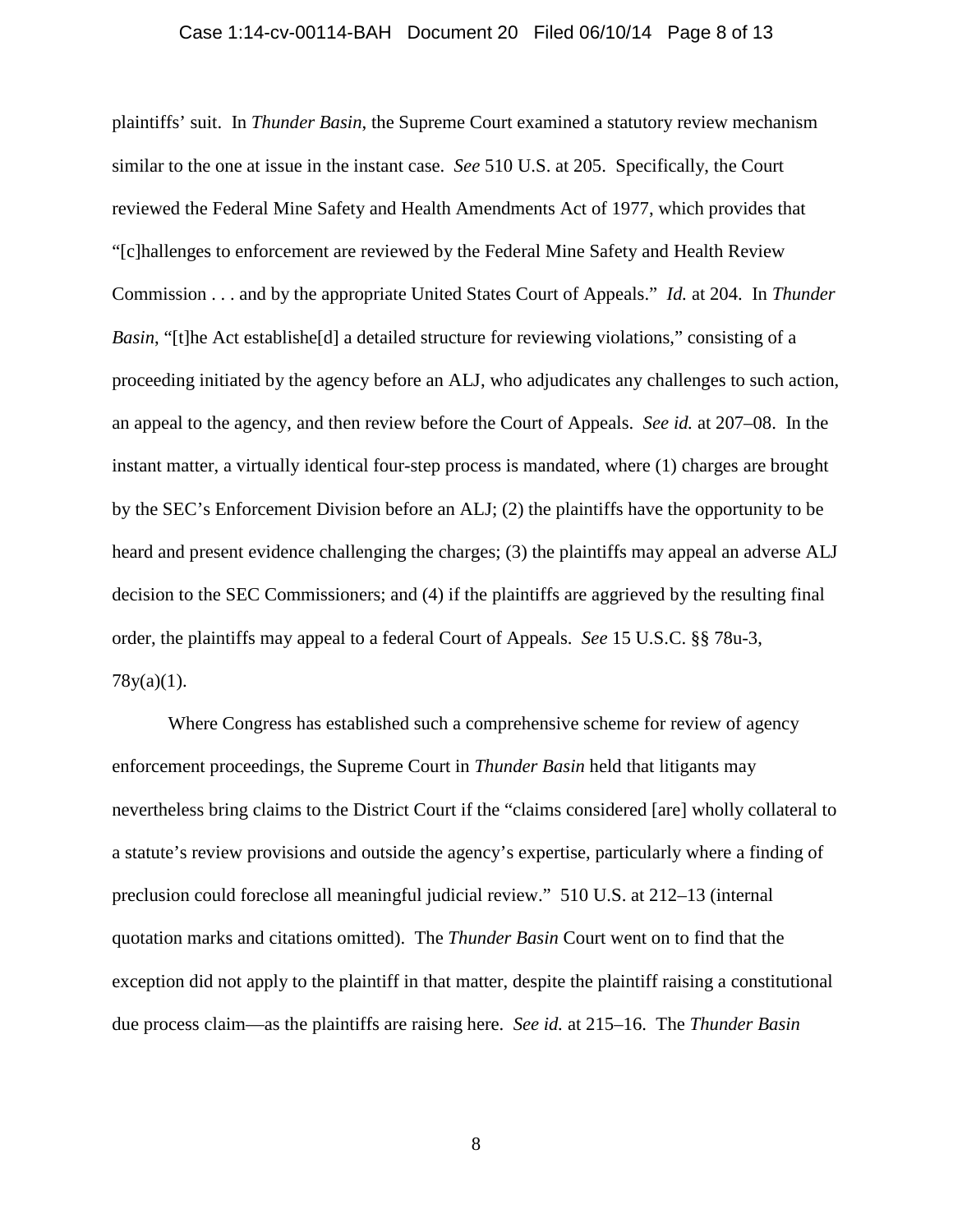#### Case 1:14-cv-00114-BAH Document 20 Filed 06/10/14 Page 9 of 13

Court concluded that any "statutory and constitutional claims . . . can be meaningfully addressed in the Court of Appeals" following agency review. *Id.* at 215.

Similarly to the plaintiff in *Thunder Basin*, the plaintiffs in the instant matter have failed to establish that the exception outlined by the Supreme Court in that case applies. Although the plaintiffs raise various allegations of violations of their constitutional rights to due process and equal protection, *see generally* Compl., those claims are inextricably intertwined with the conduct of the very enforcement proceeding the statute grants the SEC the power to institute and resolve as an initial matter. *See* 15 U.S.C. § 78y(a)(1). While the constitutional questions may be outside the purview of the agency's expertise, there is no dispute that the plaintiffs will have the opportunity to raise all of their constitutional claims before a Court of Appeals should the ALJ and the Commission issue orders adverse to them. *See id*.

The Supreme Court's decision in *Free Enterprise* does not counsel a different result and, indeed, illustrates why the plaintiffs' claims are not heard appropriately by any District Court. In *Free Enterprise*, the Supreme Court found that the petitioners were not challenging the application of a particular rule to them, but rather they were challenging makeup of the federal agency in question and whether the agency's very existence was constitutional, making their challenge wholly collateral to the statutory scheme that would otherwise strip the District Court of jurisdiction. *See* 130 S. Ct. at 3150. Moreover, the Supreme Court noted that, in *Free Enterprise*, the petitioners were faced with the prospect of having knowingly to violate the rules they were challenging, which would entail the risk of a substantial fine, in order to initiate a proceeding that could eventually lead to judicial review. *See id.* at 3151 ("We normally do not require plaintiffs to 'bet the farm . . . by taking the violative action' before 'testing the validity of the law'" (quoting *MedImmune, Inc. v. Genentech, Inc.*, 549 U.S. 118, 129 (2007))). Thus, an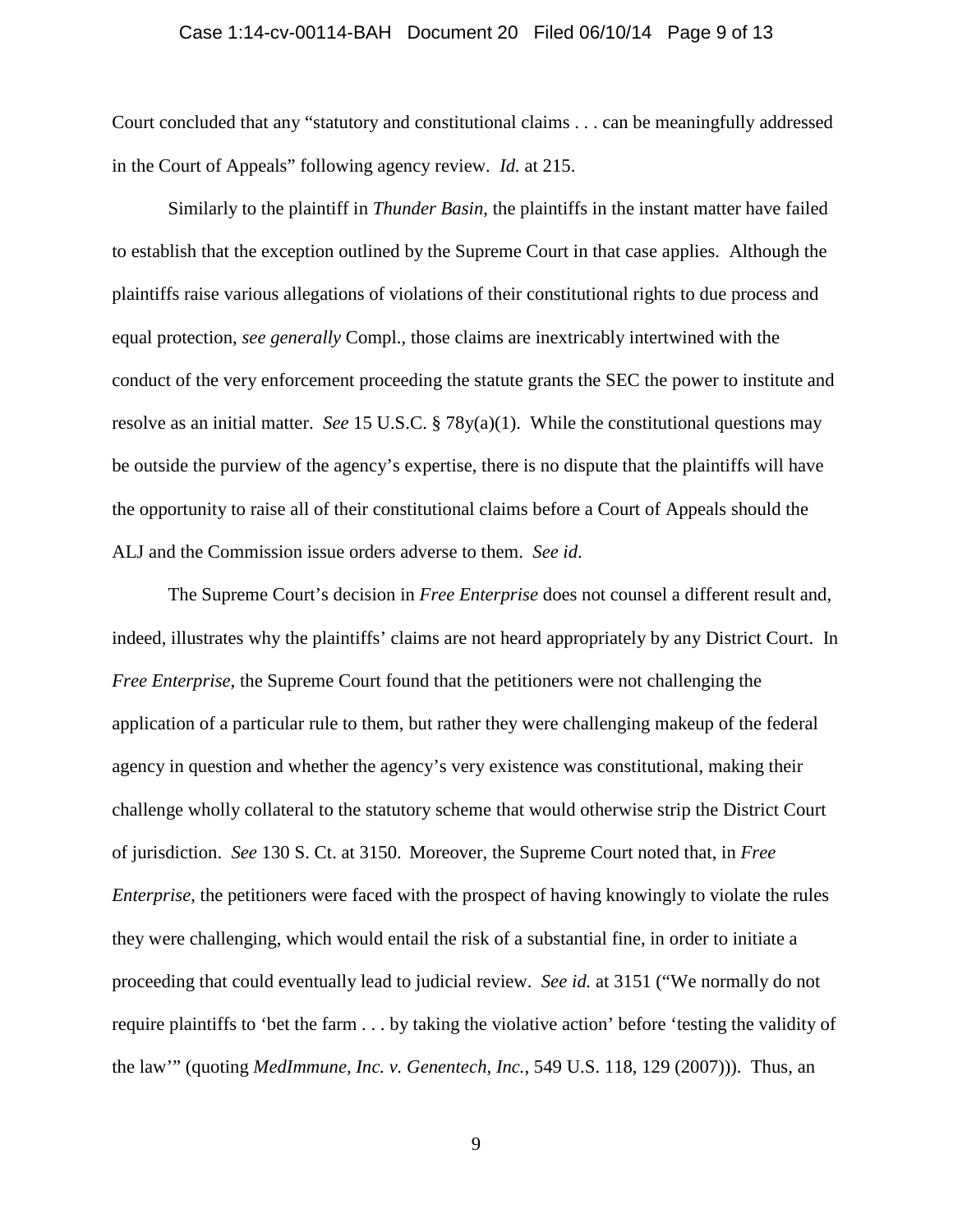### Case 1:14-cv-00114-BAH Document 20 Filed 06/10/14 Page 10 of 13

animating concern in *Free Enterprise* was the fact that the petitioners would have to commit a violation they otherwise would not have committed merely to trigger the opportunity to review the constitutionality of the challenged agency's existence. *See id.*

Here, the plaintiffs do not raise a "wholly collateral" challenge, nor are they being forced to "bet the farm" on an action they would not otherwise take. *See id.* at 3150–51. The plaintiffs are challenging the SEC's interpretation of its own regulations—pertaining to *ex parte*  communications and settlement authority—and the SEC's interpretation of various securities laws as they pertain to the plaintiffs. *See generally* Compl. Far from challenging something wholly collateral to their own situation, the plaintiffs' claims here are entirely related to their own actions, just as were the petitioner's claims in *Thunder Basin*. *See* 510 U.S. at 214. Additionally, unlike the petitioners in *Free Enterprise*, who had seen the investigation into their accounting practices conclude without a recommendation for a sanction, yielding no opportunity for judicial review, *see Free Enterprise*, 130 S. Ct. at 3150 ("an uncomplimentary inspection report is not subject to judicial review"), the plaintiffs in the instant matter will either have the opportunity to seek judicial review if they are aggrieved by the SEC's final order or, if they are not aggrieved, their fact-specific challenges will be moot. In either situation, the plaintiffs in the instant matter have a "'meaningful' avenue of relief," *id.* at 3151, similarly to the petitioners in *Thunder Basin* and unlike the petitioners in *Free Enterprise.* [1](#page-9-0)

The D.C. Circuit and other decisions from this Court have applied *Thunder Basin* to find subject matter jurisdiction lacking before the District Court. In *Sturm, Ruger & Co. v. Chao*, 300

<span id="page-9-0"></span><sup>&</sup>lt;sup>1</sup> The Supreme Court has reaffirmed the reasoning in *Thunder Basin* at least twice since that case was decided. For example, in *Elgin v. U.S. Department of the Treasury*, 132 S. Ct. 2126, 2132 (2012), the Court noted that when "the plaintiff's claims could be 'meaningfully addressed in the Court of Appeals,'" and "Congress' intent to preclude district court jurisdiction was "'fairly discernible in the statutory scheme[,]'" the Constitution allowed an agency to be the first to hear an as-applied challenge to an agency decision. Likewise, in *Shalala v. Illinois Council on Long Term Care*, 529 U.S. 1, 19 (2000), the Court explained that the "strong presumption against preclusion of review is not implicated by [a] provision postponing review," again finding that Congress has the power to "channel" the first review of agency decisions away from District Courts.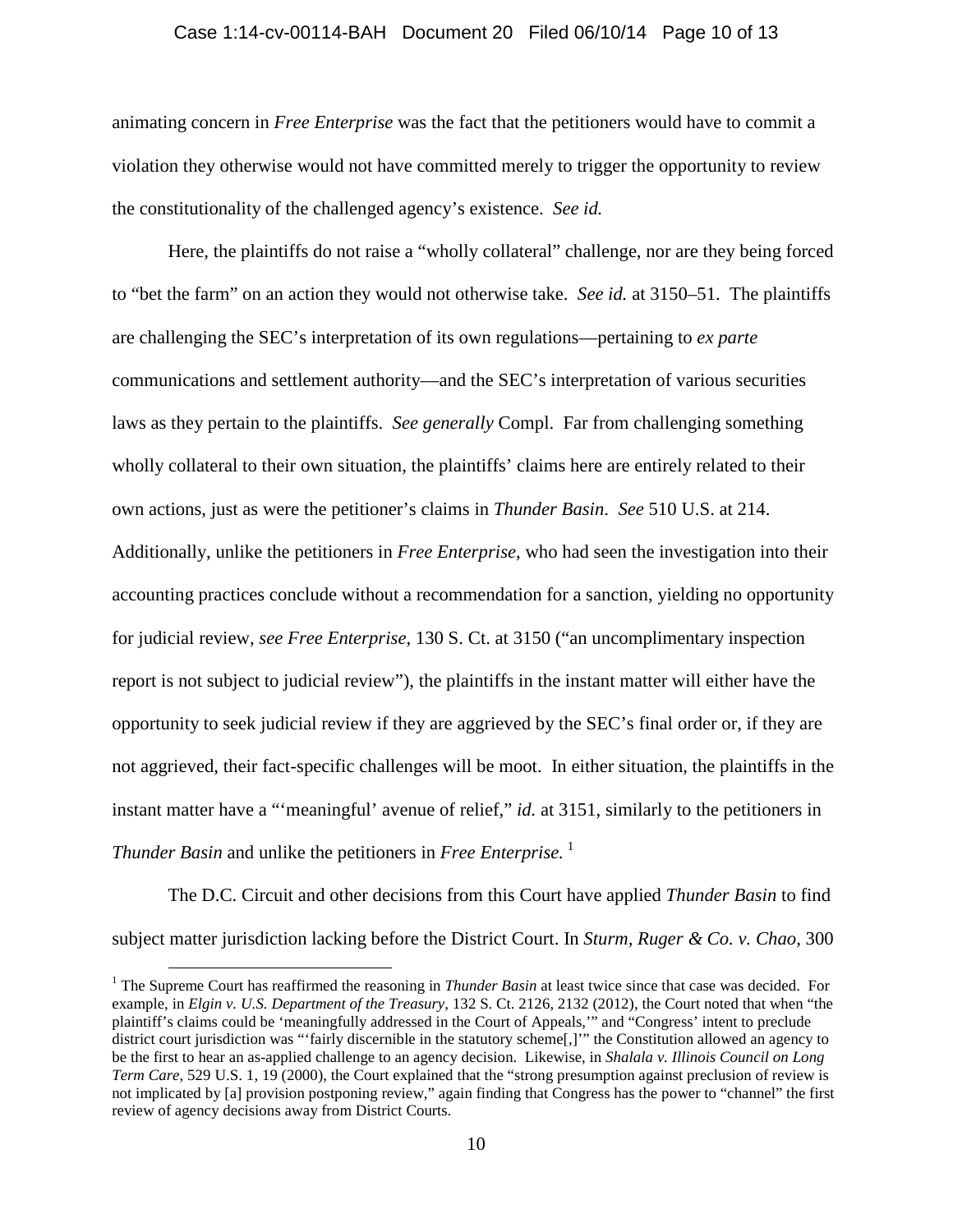#### Case 1:14-cv-00114-BAH Document 20 Filed 06/10/14 Page 11 of 13

F.3d 867, 874–75 (D.C. Cir. 2002), for example, the D.C. Circuit found that a plaintiff's claim was not "wholly collateral" to a statutory agency review provision when evaluating the merits of the plaintiff's claims "requires interpretation of the parties' rights and duties" under the operable statute. At issue in that case was a provision in the Occupational Safety and Health Act providing to the Department of Labor powers similar to those provided to the SEC under the Securities Act. *Id.* at 868. The D.C. Circuit concluded that "barring district court review . . . [would] not deprive employers of the opportunity to obtain judicial review" because any employer aggrieved by the Labor Department's actions could "contest the citation through the statutory review procedure that ultimately ends in a court of appeals." *Id.* at 874.

Alternatively, when a plaintiff is making a facial challenge to a statute, a situation that is not present in this case, the general *Thunder Basin* rule does not apply. *See Gen. Elec. v. EPA*, 360 F.3d 188, 191 (D.C. Cir. 2004). The *General Electric* court noted that when a statute barred District Court review of particular agency actions, such a provision did not divest the District Court of subject matter jurisdiction over the "statute itself." *Id.* While the plaintiff in *General Electric* was challenging the constitutionality of a statute, the plaintiffs here have made no such claim about any statute apart from how the statute is being applied to them in the instant enforcement action. *See id.* Thus, the plaintiffs' claims fall squarely within the controlling authority of *Thunder Basin* instead of *General Electric* and, consequently, this Court is without jurisdiction to hear their claims.

Courts interpreting *Free Enterprise* have similarly found that where a statute provides an agency the first opportunity to review a claim before appeal to a Court of Appeals, the statute deprives the District Court of jurisdiction. *See Amerijet Int'l v. U.S. Dep't of Homeland Sec.*, No.13-1405, 2014 U.S. Dist. LEXIS 70270, at \*40–41 (D.D.C. May 22, 2014) (finding, under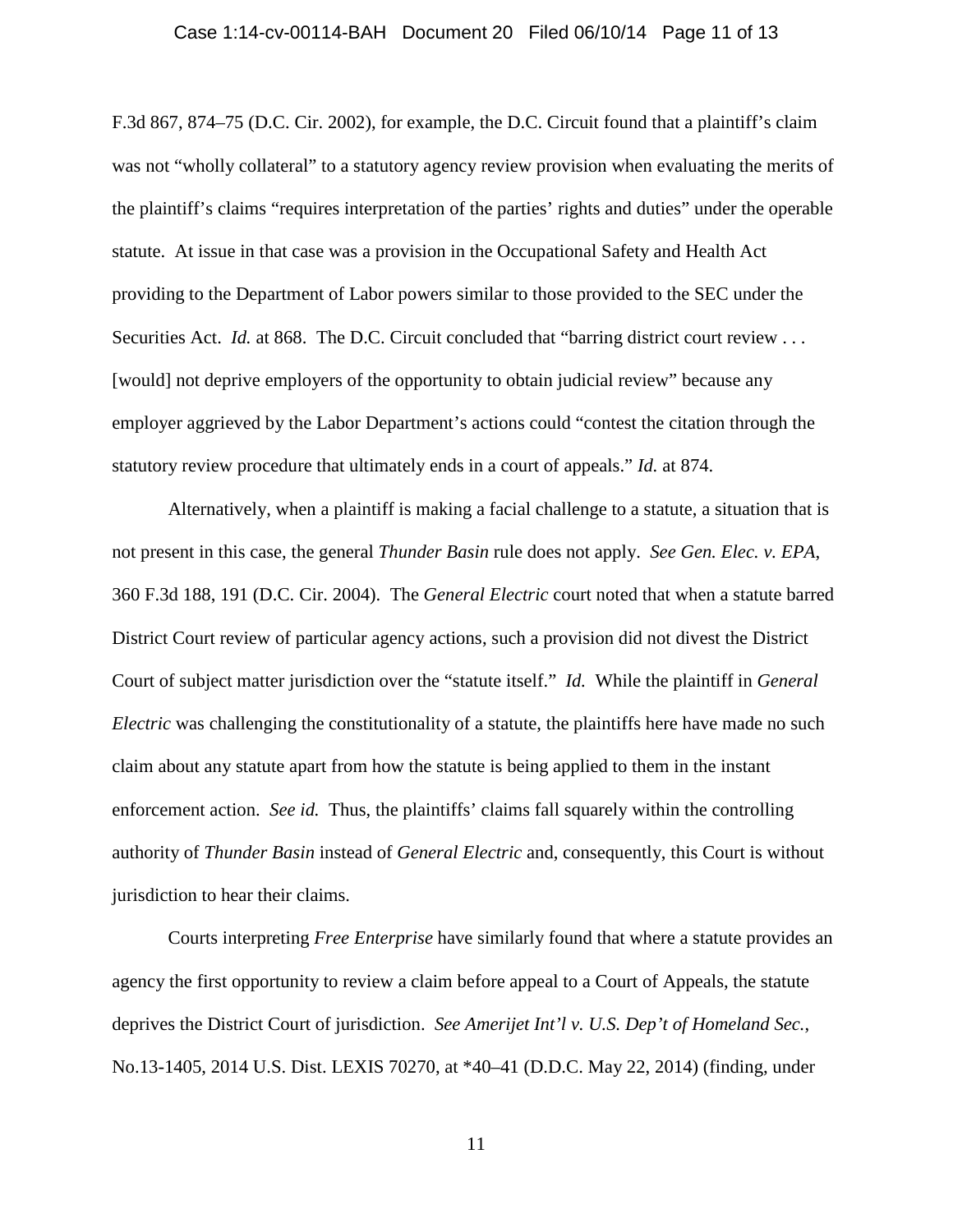### Case 1:14-cv-00114-BAH Document 20 Filed 06/10/14 Page 12 of 13

*Free Enterprise* standard, that review in Court of Appeals after review of action within agency deprived District Court of subject matter jurisdiction); *see also Morgan Drexen, Inc. v. Consumer Fin. Prot. Bureau*, No. 13-1112, 2013 U.S. Dist. LEXIS 149387, at \*33–35 (D.D.C. Oct. 17, 2013) (denying request for injunctive relief and dismissing matter where District Court had no subject matter jurisdiction over enforcement proceeding involving constitutional issues where plaintiff had right to appeal in Court of Appeals). $2^2$  $2^2$ 

In sum, the statutory regime embodied in the Securities Act sets forth an exclusive mechanism for the plaintiffs to pursue their claims: first, before an ALJ, then before the SEC's Commissioners, and finally, if necessary, before a Court of Appeals. To the extent that the plaintiffs believe their cause has been prejudged by the SEC's Commissioners, they may seek review, if necessary, before the Court of Appeals, but the statute leaves no room for this Court to provide them the relief they seek.

<span id="page-11-0"></span> $2$  At the TRO Hearing, and in their memoranda in support of their request for that injunctive relief, the plaintiffs relied heavily on a Southern District of New York case, *Gupta v. SEC*, 796 F. Supp. 2d. 503, 514 (S.D.N.Y. 2011), in which the district court allowed an equal protection claim against the SEC to proceed in the context of a challenge to an administrative proceeding, despite dismissing the plaintiff's remaining claims. *See* Tr. 34:6–38:24 (discussing *Gupta* and equal protection claim); Pls.' Mem. Supp. TRO Mot. at 14, 16, 18, 34–35, ECF No. 3-1 (same). Notably, the plaintiff's do not mention this case in its memoranda submitted after the TRO Hearing. *See generally*, Proposed Briefing Schedule, ECF No. 11; Pls.' Resp. Ct.'s Show Cause Order, ECF No. 12; Pls.' Reply Def.'s Resp. Order Show Cause, ECF. No. 15. As the Court indicated at the TRO hearing, the plaintiffs' reliance on *Gupta* is questionable in the wake of *Altman v. SEC*, 687 F.3d 44, 45 (2d Cir. 2012), which applied *Thunder Basin* in affirming a District Court's decision that it did not have subject matter jurisdiction over a constitutional challenge to an ongoing SEC administrative proceeding. In any event, the Court finds the controlling precedent in this Circuit to support only one outcome in this case: namely, dismissal.